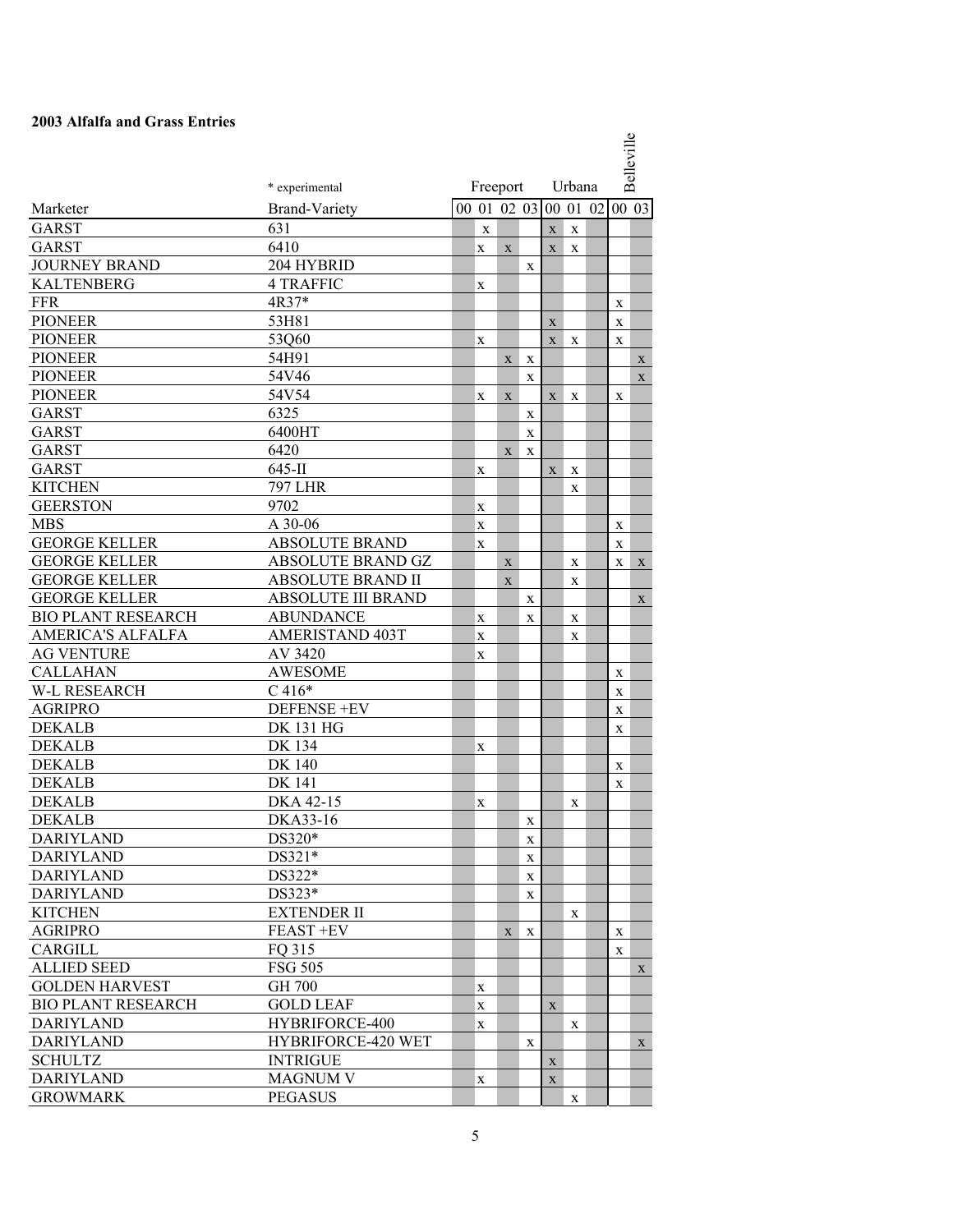## **2003 Alfalfa and Grass Entries**

|                                      |                        |             |                          |             |             |             |   | Belleville<br>Urbana |       |             |  |  |
|--------------------------------------|------------------------|-------------|--------------------------|-------------|-------------|-------------|---|----------------------|-------|-------------|--|--|
|                                      | * experimental         |             | Freeport                 |             |             |             |   |                      |       |             |  |  |
| Marketer                             | <b>Brand-Variety</b>   |             | $\overline{00}$ 01 02 03 |             |             |             |   | 00 01 02             | 00 03 |             |  |  |
| <b>BIO PLANT RESEARCH</b>            | <b>PHIRST</b>          |             |                          |             | $\mathbf X$ |             |   |                      |       |             |  |  |
| <b>GEORGE KELLER</b>                 | PLH 4000 BRAND         |             |                          |             |             |             |   |                      |       | X           |  |  |
| <b>POWER SEEDS</b>                   | <b>POWER 4.2</b>       |             |                          |             | X           |             |   |                      |       |             |  |  |
| <b>BIO PLANT RESEARCH</b>            | <b>PROLIFIC</b>        |             | X                        |             |             |             | X |                      |       |             |  |  |
| <b>DELONG</b>                        | <b>RADIANT</b>         |             | X                        |             |             |             |   |                      |       |             |  |  |
| <b>GROWMARK</b>                      | <b>RELIANCE</b>        |             | X                        |             |             |             |   |                      | X     |             |  |  |
| PGI ALFAFLA                          | <b>REWARD II</b>       |             |                          | X           | X           |             |   |                      |       |             |  |  |
| <b>GROWMARK</b>                      | <b>ROCKET</b>          |             | X                        |             |             |             |   |                      | X     |             |  |  |
| <b>PUBLIC</b>                        | <b>SARANAC AR</b>      |             |                          |             |             | $\mathbf X$ |   |                      | X     |             |  |  |
| <b>ALLIED SEED</b>                   | <b>TRIPLE CROWN</b>    |             |                          | X           |             |             |   |                      |       |             |  |  |
| <b>OTTILIE</b>                       | <b>TRUMP</b>           |             | X                        |             |             |             |   |                      |       |             |  |  |
| <b>OTTILIE</b>                       | <b>TRUMP II</b>        |             |                          |             | X           |             |   |                      |       |             |  |  |
| <b>UNITED SUPPLIERS</b>              | <b>US A4230</b>        |             | X                        |             |             |             |   |                      |       |             |  |  |
| <b>PUBLIC</b>                        | <b>VERNAL</b>          |             | X                        | X           | X           | $\mathbf X$ | X |                      | X     | $\mathbf X$ |  |  |
| <b>BIO PLANT RESEARCH</b>            | <b>WETLAND</b>         |             |                          |             |             | $\mathbf X$ |   |                      |       |             |  |  |
| <b>GROWMARK</b>                      | <b>WL 319 HQ</b>       |             |                          | $\mathbf X$ |             |             |   |                      |       |             |  |  |
| <b>GROWMARK</b>                      | WL 327                 |             |                          |             |             |             | X |                      |       |             |  |  |
| <b>GROWMARK</b>                      | <b>WL 338 SR</b>       |             |                          | $\mathbf X$ |             |             |   |                      |       |             |  |  |
| <b>GROWMARK</b>                      | WL 342                 |             | X                        |             |             |             |   |                      |       |             |  |  |
| <b>GROWMARK</b>                      | <b>WL 348 AP</b>       |             |                          |             | $\mathbf X$ |             |   |                      |       |             |  |  |
| <b>GROWMARK</b>                      | <b>WL 357 HQ</b>       |             |                          |             | $\mathbf X$ |             |   |                      |       | $\mathbf X$ |  |  |
| <b>AGRIPRO</b>                       | <b>YIELDER</b>         |             |                          |             |             |             |   |                      | X     |             |  |  |
|                                      |                        |             |                          |             |             |             |   |                      |       |             |  |  |
| <b>Perennial Forage Grasses</b>      | see below for key      |             |                          |             |             |             |   |                      |       |             |  |  |
| <b>SCHULTZ TURF &amp; FORAGE</b>     | <b>ALBERT OG</b>       |             |                          |             |             |             |   | $\mathbf X$          |       |             |  |  |
| <b>PUBLIC</b>                        | <b>BISON HRG</b>       |             |                          |             |             |             |   | $\mathbf X$          |       |             |  |  |
| <b>GRASSLAND WEST</b>                | <b>BRONC OG</b>        |             |                          |             |             | $\mathbf X$ |   |                      |       |             |  |  |
| <b>IMPROVED FORAGES</b>              | <b>BULL TF</b>         |             |                          |             |             | $\mathbf X$ |   | $\mathbf X$          |       |             |  |  |
| <b>JENKS</b>                         | CAS-LG31 OG            |             |                          |             |             | $\mathbf X$ |   |                      |       |             |  |  |
| PYNE GOULD GUINESS                   | CAS-M85 TF             |             |                          |             |             | X           |   |                      |       |             |  |  |
| SEED RESERCH OF OREGON               | <b>CENTURY OG</b>      |             |                          |             |             |             |   | $\mathbf X$          |       |             |  |  |
| CEBECO INT'L. SEEDS, INC.            | CISI OG 10* OG         |             |                          |             |             |             |   | $\mathbf X$          |       |             |  |  |
| <b>PUBLIC</b>                        | <b>CLAIR TM</b>        |             |                          |             |             |             |   | $\mathbf X$          |       |             |  |  |
| <b>AMPAC</b>                         | EASTWOOD OG            | X           |                          |             |             | X           |   |                      |       |             |  |  |
| EMERALD COMMODITIES, INC. EC407* PRG |                        |             |                          |             |             |             |   | $\mathbf X$          |       |             |  |  |
| <b>ALLIED SEED</b>                   | <b>EXTEND SB</b>       |             |                          |             |             |             |   | $\mathbf X$          |       |             |  |  |
| <b>DLF-JENKS</b>                     | <b>FELINA FS</b>       |             |                          |             |             |             |   | X                    |       |             |  |  |
| <b>PICKSEED</b>                      | <b>FESTIVAL TF</b>     | X           |                          |             |             |             |   |                      |       |             |  |  |
| <b>SMITH SEED SERVICES</b>           | <b>GRAND DADDY PRT</b> |             |                          |             |             | $\mathbf X$ |   | X                    |       |             |  |  |
| <b>JENKS</b>                         | <b>HOEDOWN TF</b>      |             |                          |             |             | $\mathbf X$ |   |                      |       |             |  |  |
| <b>SEED RESERCH OF OREGON</b>        | <b>ICON OG</b>         |             |                          |             |             |             |   | X                    |       |             |  |  |
| AMPAC                                | K5666 V* TF            |             |                          |             |             |             |   | $\mathbf X$          |       |             |  |  |
| <b>PUBLIC</b>                        | <b>KENTUCKY 31 TF</b>  | $\mathbf X$ |                          |             |             | X           |   | $\mathbf X$          |       |             |  |  |
| AMPAC                                | <b>KOKANEE TF</b>      | X           |                          |             |             |             |   |                      |       |             |  |  |
|                                      | <b>KORA TF</b>         |             |                          |             |             |             |   |                      |       |             |  |  |
| <b>DLF-JENKS</b>                     |                        |             |                          |             |             |             |   | X                    |       |             |  |  |
| CEBECO INT'L. SEEDS, INC.            | <b>LATEMATE OG</b>     |             |                          |             |             |             |   | $\mathbf X$          |       |             |  |  |
| <b>PUBLIC</b>                        | <b>LINCOLN SB</b>      |             |                          |             |             |             |   | $\mathbf X$          |       |             |  |  |
| <b>ALLIED SEED</b>                   | <b>MARATHON RC</b>     |             |                          |             |             |             |   | $\mathbf X$          |       |             |  |  |